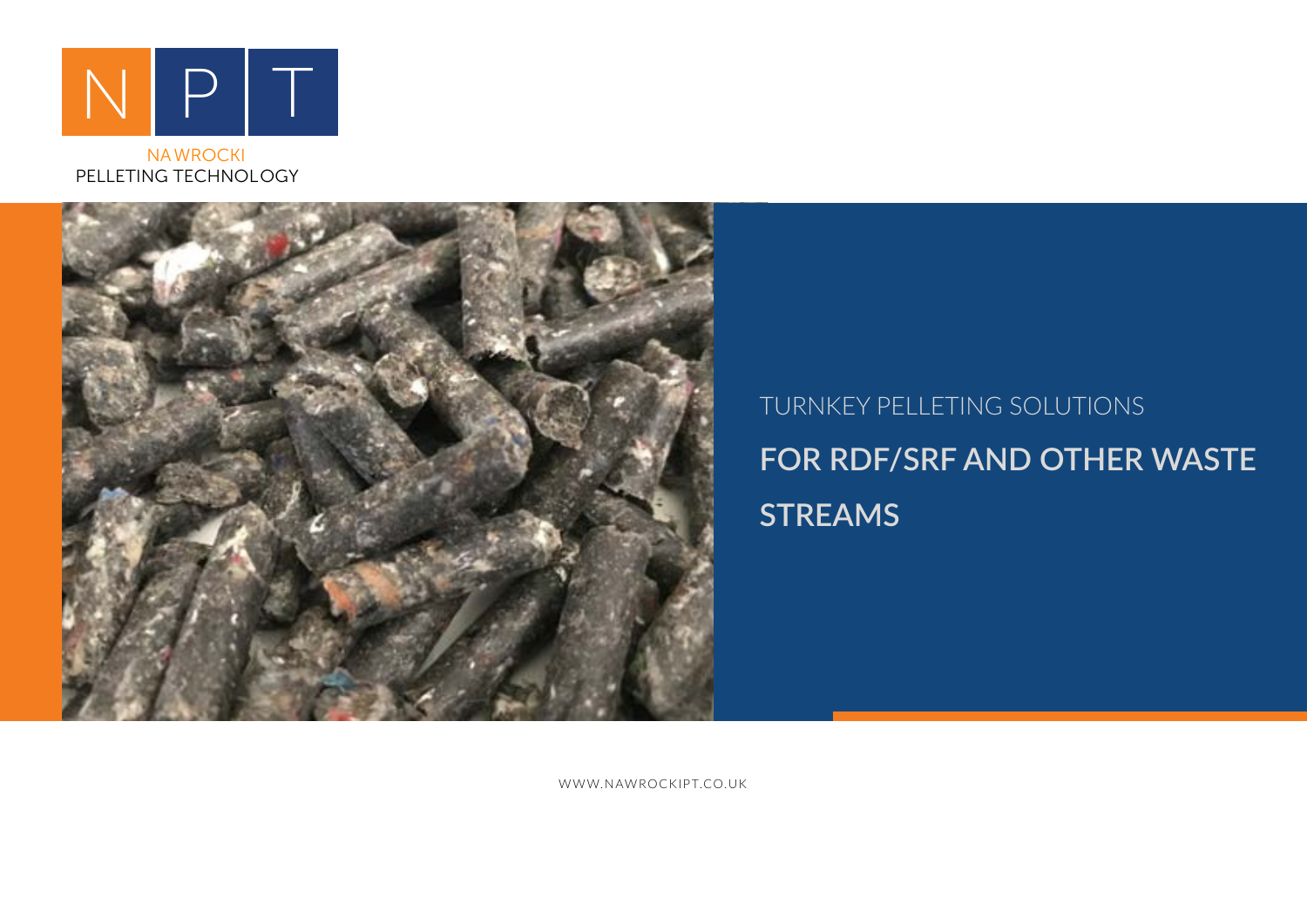WE SPECIALIZE IN DESIGNING AND MANUFACTURING OF INDUSTRIAL GRADE TURNKEY PELLETING SOLUTIONS, FOR PROCESSING OF

RDF/SRF PLASTIC REJECTS SEWAGE SLUDGE BIO-DIGESTATE ASR

Nawrocki Pelleting Technology for over 20 years has comprehensively been providing solutions associated with feed and biomass industry. We are constantly improving our technology and expanding the range of raw materials which our technology can successfully turn into pellets .

# ABOUT **OUR COMPANY**

Adjusting to the changing market and environmental requirements, we have developed a technology for pelleting of various types of wet and dry waste: RDF / SRF, plastics, sewage sludge, digestate from biogas, agricultural waste and residues after car recycling.

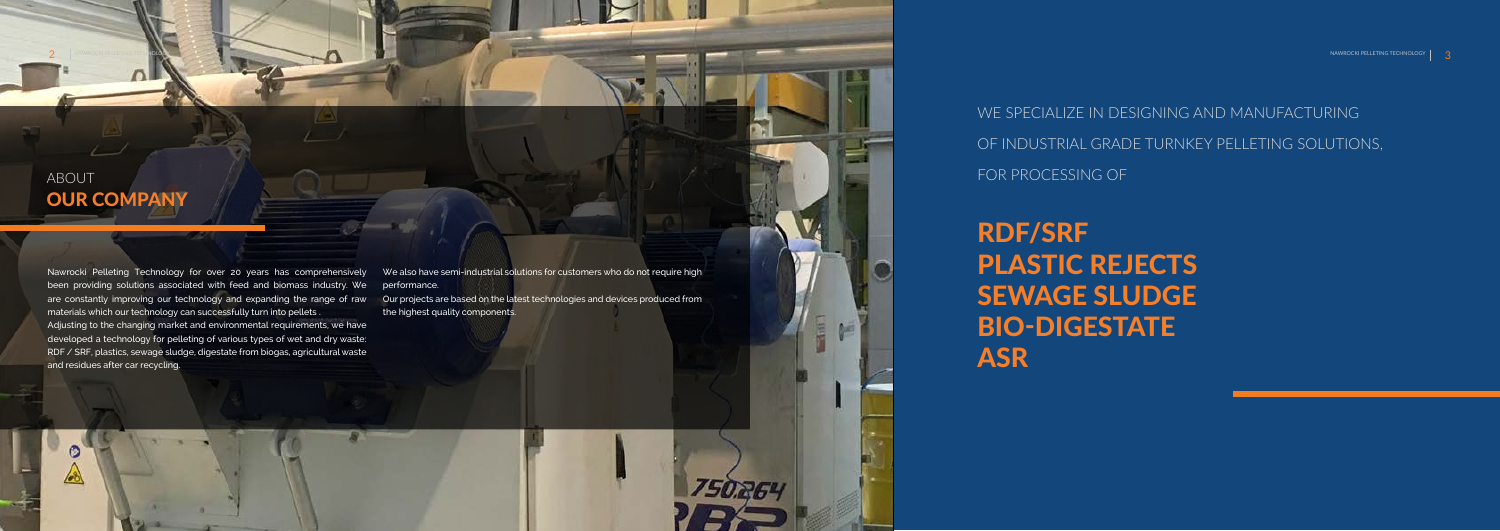The concept of our solutions narrows down to a modular Pelleting Line procedures, safety switches are included. ATEX available. consisting of functional Modules: pelleting, milling (if particle size is above 20mm), mixing,

Basic Modules

- RS.B1: 6-8 t/h
- RS.B2: 9-12 t/h

#### **Pellets diameters: 6, 8, 16mm**

You can choose the diameter of your pellets, which is important for its destination. Whether it is 6mm for gasification systems or 16mm for cement kilns – the choice is yours. Our plants may produce both.

We deliver all spares in 2 weeks or less including dies, rollers, roller shells, hammers, sensors and other.

#### **Automatic Process Control**

All systems run under full automatic control system with minimum operators. T he automatic safety features including spark detection system, shut-off

# **OUR** PELLETING MODULES

#### **Spares and Parts in 2 weeks**

#### **Service**

Our global service is ready to action 24/7. We ship new parts in max 2 working days. If the problem requires our Service Team we are on the way to your plant in max 3 working days.

# PELLETING MODULES MODULAR DESIGN & FUNCTIONALITY

COMPLETE PELLETING LINE (INCLUDING ALL MODULES), BASED ON TWO PELLET PRESSES GR2 850.320

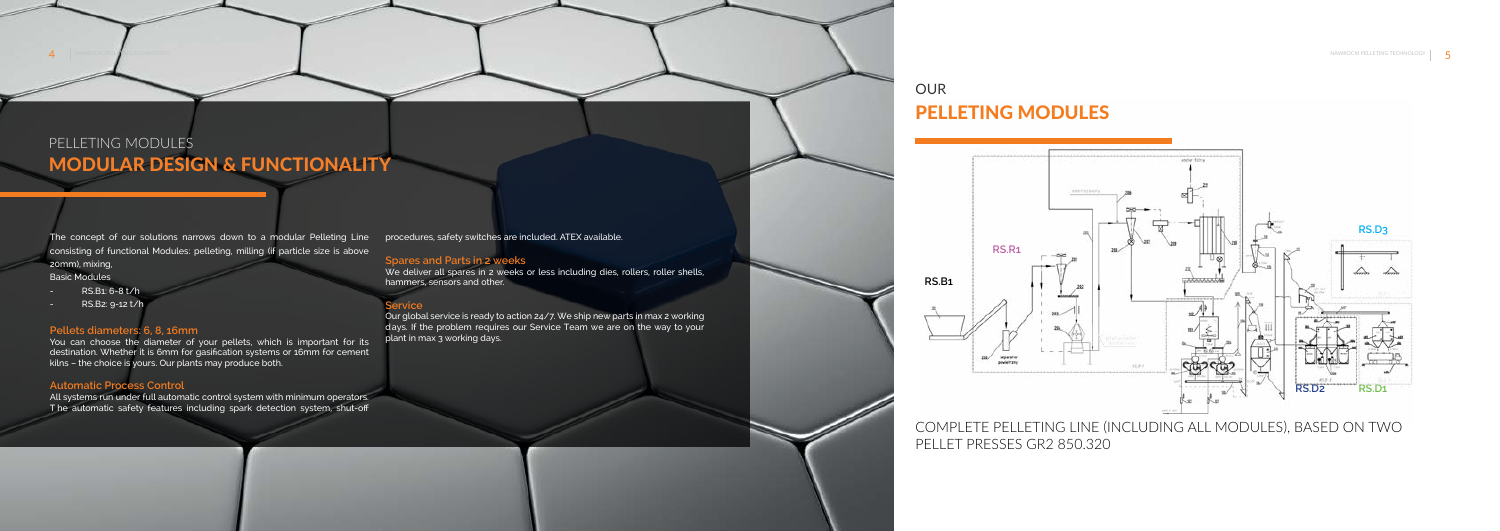#### The RS.B2 Module

#### All parts of RS.B1 Module +

- 1. Pellet mill 320kW,
- 2. Mixer with 1 extra dozing screw instead of buffering container.
- 3. Chain conveyor extension.
- 4. Bigger counterflow cooler, cyclone and fan.

### The RS.D2 – Big-bag Module

# **MODULES** WHAT'S INCLUDED

- 1. Two-way distributor,
- 2. Two containers 10 tons each with automatic shut-off by pneumatic locks,
- 3. Two Big-Bag platform scales.





## The RS.D3 – Flat Storage Module

- 1. Two chain conveyors, each 30m,
- 2. Six pneumatic locks
- 3. Supporting construction mounted at roof.
- Main feedstock container with feeder,
- Magnetic separator,
- Buffering container for 2 pellet mills,
- Two dozing screws,
- Two pellet mills 320kW each,
- Collecting chain conveyor,
- 7. Counterflow cooler with cyclone, fan, pipes,
- 8. Vibrating sifter with dust/crumbles return system,
- 9. Conveyor for pellets container,
- 10. Automatic control system LCD with switch gear and wiring,
- 11. Air compressor with air dryer and complete pneumatic installation,
- 12. Supervision over mechanical and electrical assembly.

## The RS.B1 Module

## The RS.R1, R2 or R3– Milling Module

- 1. Hammer mill with destoner with power ranging from 160kW to 400kW,
- Pneumatic transport system with cyclone, fan, pipes,
- Spark detection system,
- Pulsating dust filter with fan,
- 5. Closed dust return system,

 $\overline{GR}$ <sub>2</sub>

Magnetic separator.

## The RS.D1 – Truck Expedition Module

- 1. Chain conveyor with 2-way distributor,
- 2. Two pellets silos, 40 tons each, with explosion vent.
- 3. Truck scale.

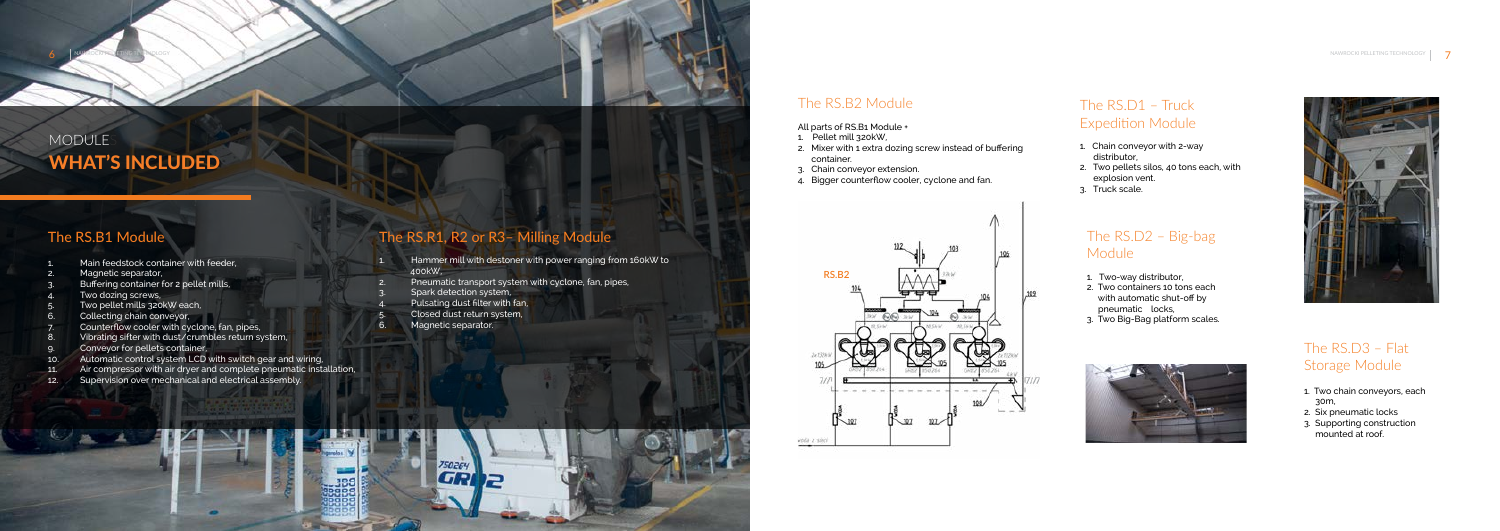...INTO A PRODUCT Plastic waste can also be PELLETIZED. The characteristic feature of this feedstock is the very low degree of sticking, which requires implementation of pelleting presses with very high motor power.

Plastic pellets are usually used in the treatment of waste for further re-use as a raw material for production of recyclables added value products. Pelleting processes also reduce transport and storage costs.

RDF / SRF combustible waste is becoming an increasingly popular recyclable raw material, the pelleting of which is a new alternative to traditional reecent r ecycling methods. It is an excellent fuel for garbage incinerators, coalp owered power stations, cement plants and soon also for other range of customers.

> For this type of feedstock, we develop each project on the individual basis, as to be able to match the right press parameters, we have to carry out initial in-house tests, which help us to determinate the right type fo matrix, compression ratio, etc. To get reliable information during the trials, we usually require at least 1 ton of the raw material.



# PELLETING PLANTS FOR RDF/SRF

basis of individual tests. The reaason for it is phisical composition of individual RDF / SRF blends, which can significantly differ depending of supplier and affect the final yield and quality of produced pellets.

# PELLETING LINES FOR PLASTICS REJECTS

SRF (Solid Recovered Fuel) is a fuel produced by grinding and dewatering of non-hazardous solid waste, including municipal solid waste (MSW).



## TURN THIS:



N awrocki Pelleting Technology has developed a complete technological s olution for production of pellets from RDF / SRF, with capacities ranging not suitable for use in the recycling process. from 1.5t/h up to 18t/h or even 27t/h.

W e provide highly-productive solutions based on our knowledge and e xperience, which we can eaisly tailore to individual requirements of the client.

The key to a successful operation of the pelleting plant for processing of RDF/ SRF, it is extremely important to select the right matrix die parameters on the

RDF (Refused Derived Fuel) is a fuel created in the process of recovery of various types of municipal, industrial or commercial waste with high calorific value. It is prepared on the basis of the most troublesome part of waste that is

MSW (Municipal Solid Waste), ie municipal solid waste, from which large-scale energy pellets, materials for further recycling and liquid fuel (diesel, after the gasification process) can be produced.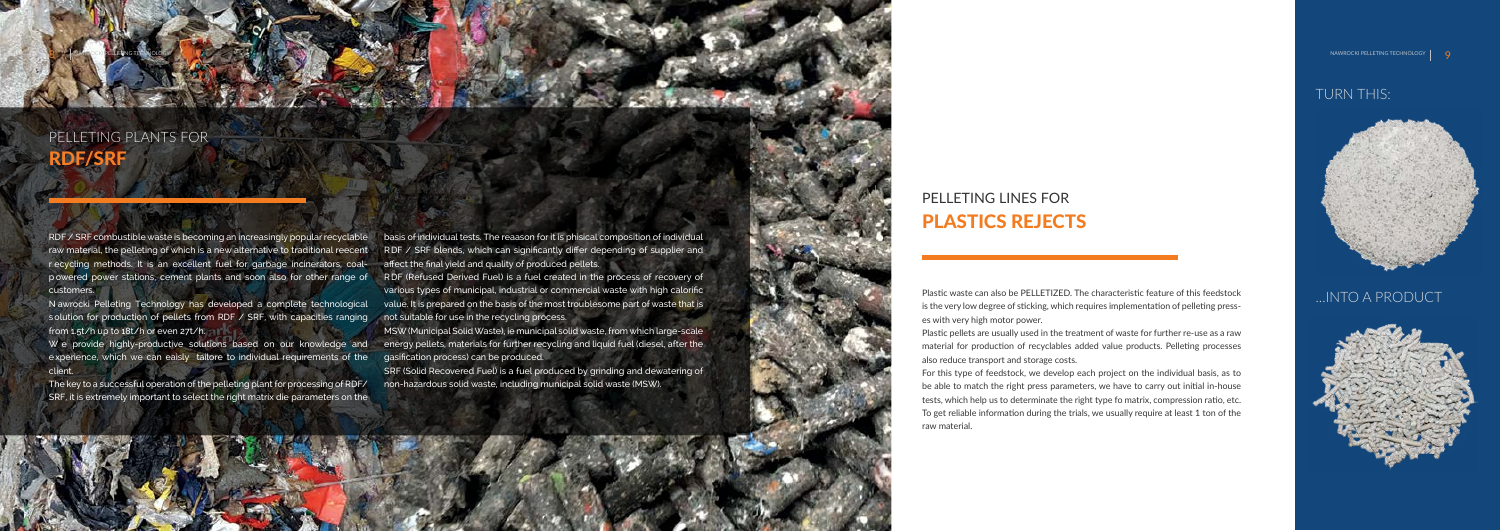# PELLETING PLANTS FOR AUTOMOTIVE SHREDDED RESIDUES (ASR)

## $OCP - 20$   $24.24$

NPT has also developed an innovative solution for densification/pelleting of waste derived from shredding of light fraction in car recycling industry, with a capacities of  $1.5$ -12 t / h. We design and implement (for the industrial production) a specialist technology for processing of mixed and grinded waste from cars demolition processes.

We have created the following production processes: intake of raw material,

through dosing, pelleting, cooling and cleaning of produced pellets. ASR is 25% post-cycloid waste consisting of the following components: plastics (PE, PVC, PP), elastomers (rubber, chloroprene, ABS), resins (PU, PA, epoxy, styrene), cellulose derivatives (paper, textiles, wood) ), natural (skin). Pellets from ASR are used in garbage incineration plants, as fuel for furnaces in a cement plant, for charging for pyrolytic systems, plasma gasifiers.





### FROM WASTE: INTO A VALUABLE SOLID FUEL:



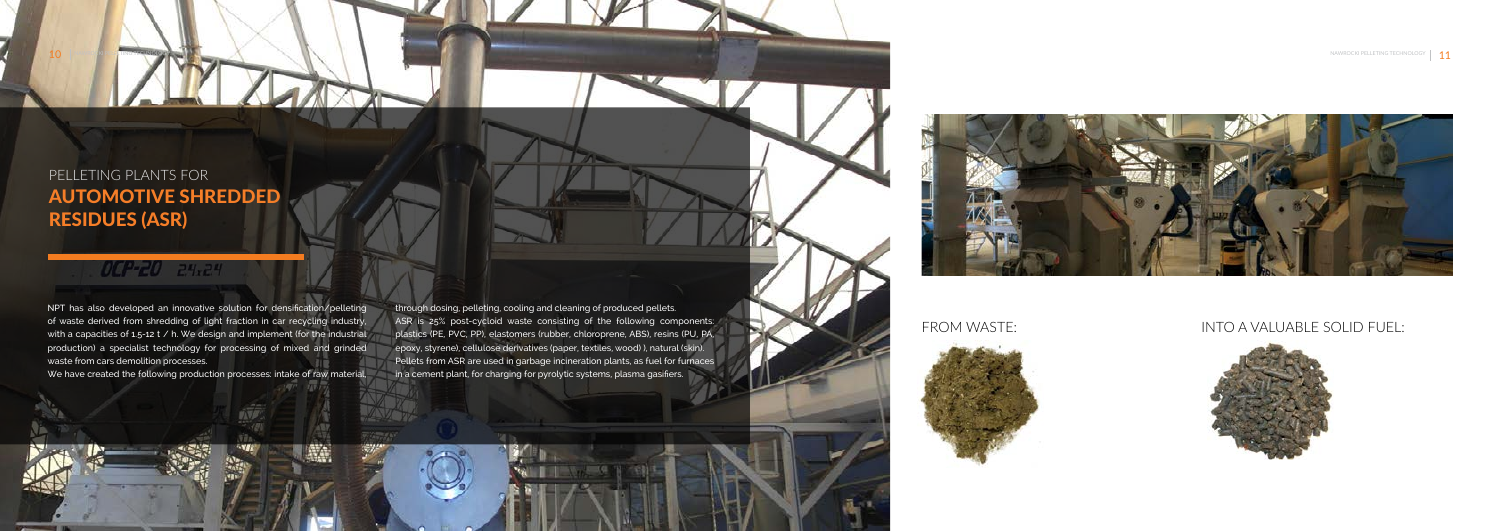**Working with us:**

- complete technological project design of pelleting solution for processing of wet and dry waste,
- comprehensive description and implementation of all important pelleting plant components & sections, such as: grinding, drying, mixing, granulating, cooling, aspiration, expedition, packaging, automation and power supply
- selection of the correct matrix die based on previ ously tested raw material
- performance guarantee
- warranty and post-warranty services
- delivery of the highest quality spare parts and consumables.



NEED ADVISE OR LOOKING FOR THE RIGHT SOLUTION FOR YOUR BUSINESS? TACT US TODAY TO DISCUSS YOUR PROJECT

# WORK WITH US NAWROCKI PELLETING TECHNOLOGY LTD

RS.D3 – Flat storage module